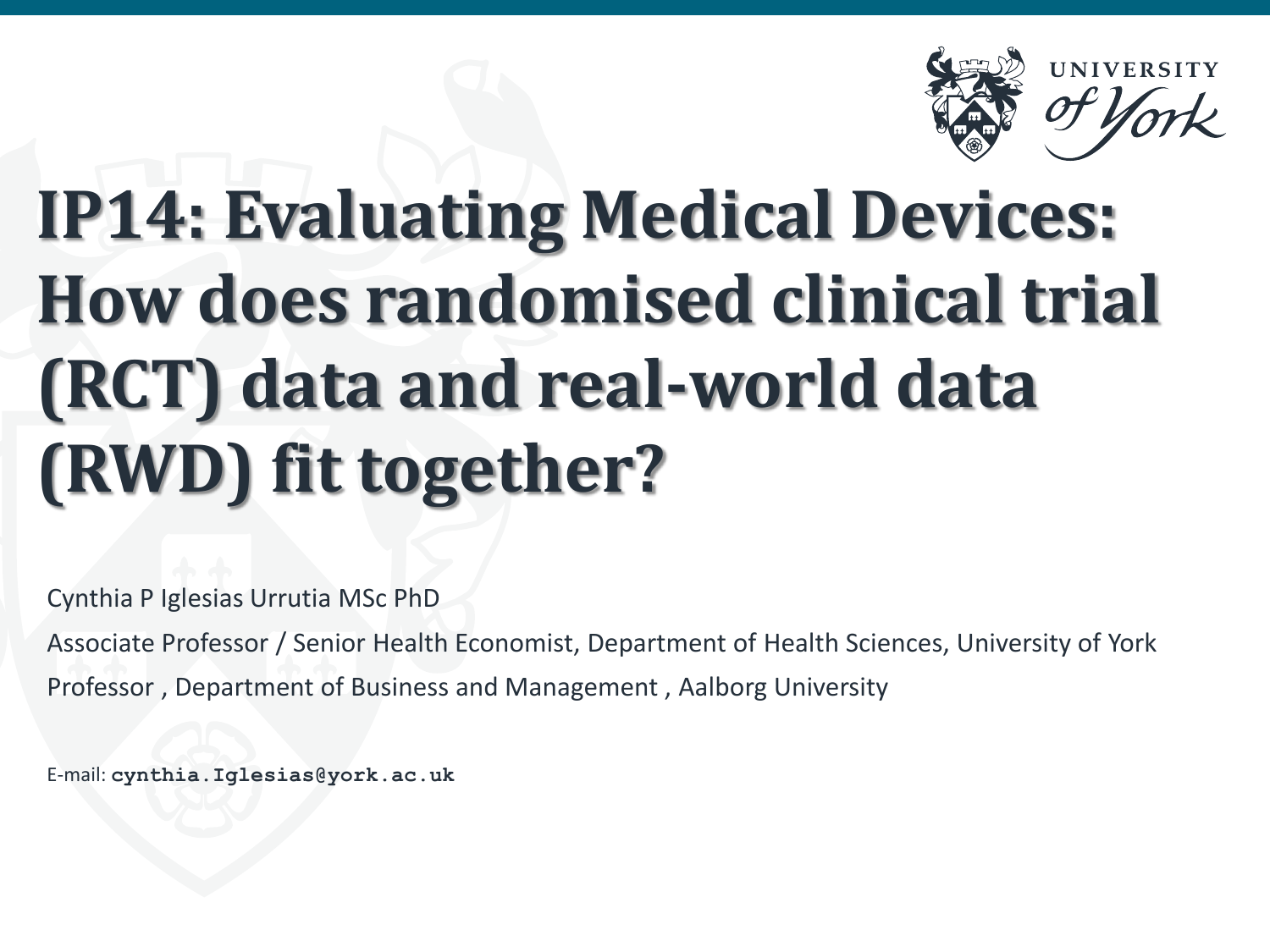# **Disclaimer**



I am employed by the University of York (UK) and sit on the Medical Technologies Advisory Committee (MTAC) of the Medical Technologies Evaluation Programme (MTEP) of the National Institute for Health and Care Excellence (NICE) for England and Wales,

#### **however**

the **views** expressed in this presentation **are my own** and do not necessarily reflect the position of my employer of those of NICE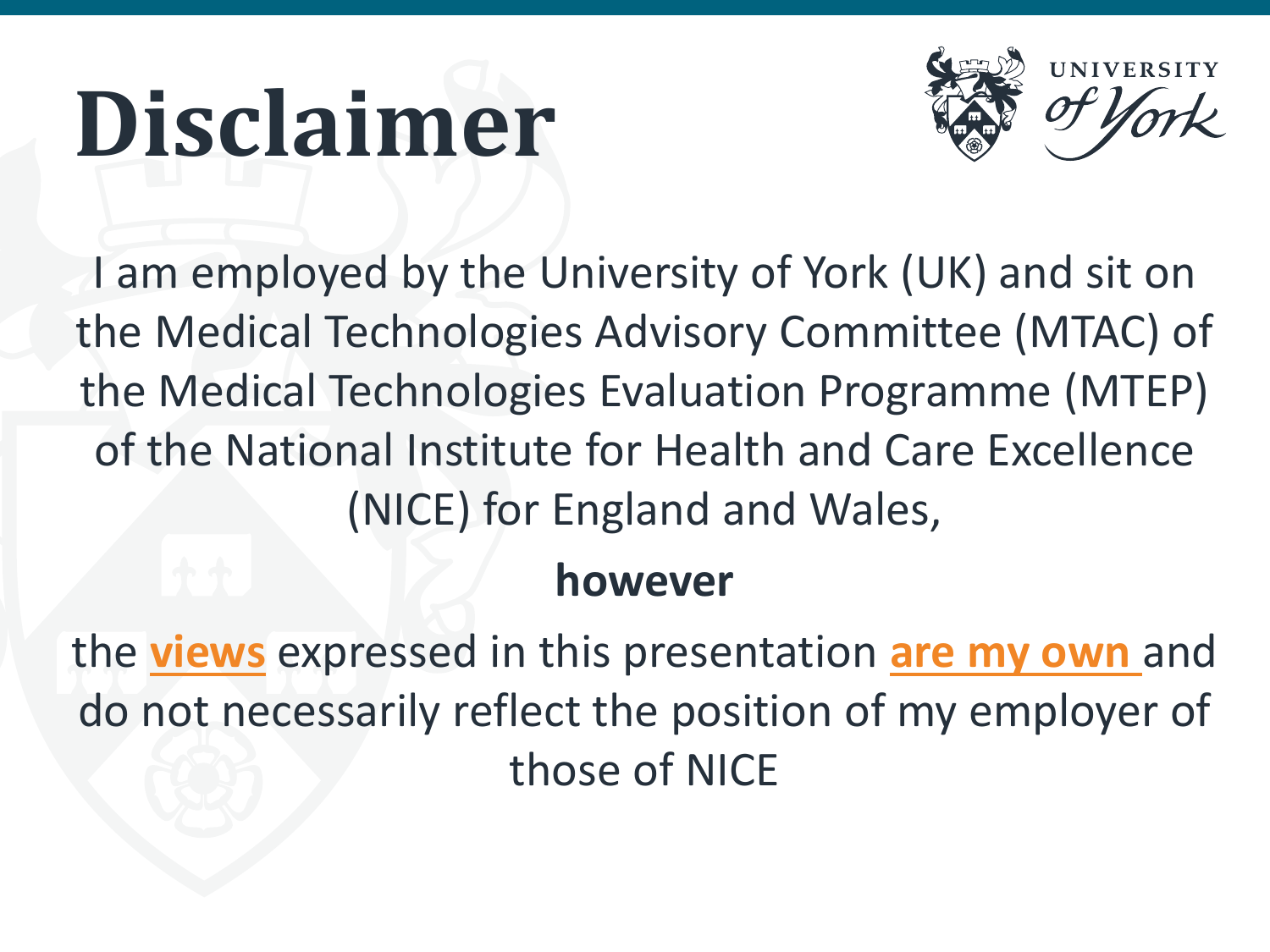## **MDs EU Regulation Evidence requirements**





CE – Clinical evaluation CI – Clinical Investigation SSCP – Summary of Safety and Clinical Performance PMCF – Post-market Clinical Follow-up PMS – Post-market Surveillance PSUR – Periodic Safety Update Report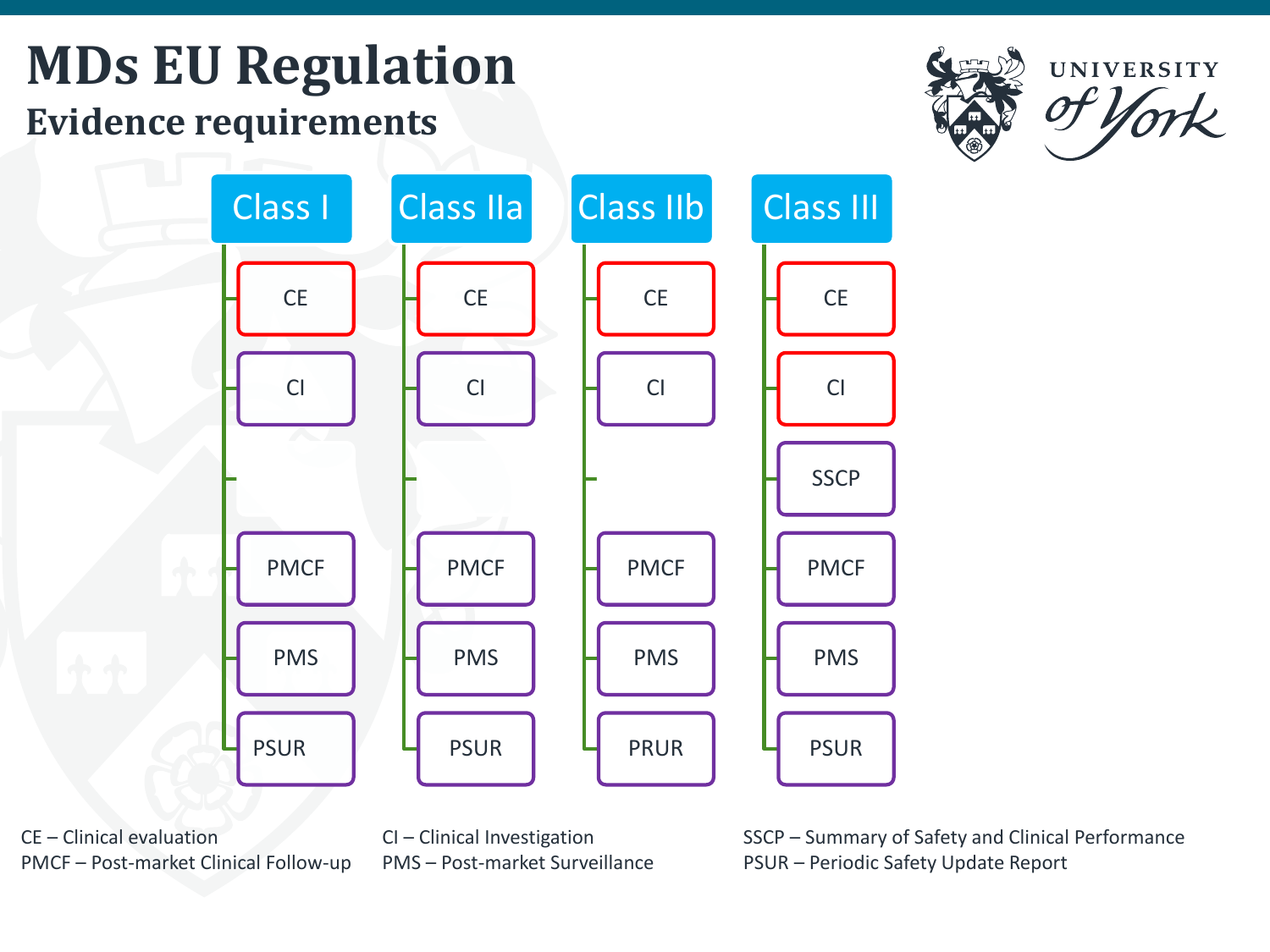## **Performance vs Effectiveness**



#### $\triangleright$  Performance

ability of a device to achieve its intended purpose as stated by the manufacturer (art 2.22)

## Clinical performance

ability of a device, resulting from any direct or indirect medical effects which stem from its technical or functional characteristics, including diagnostic characteristics, to achieve its intended purpose as claimed by the manufacturer, thereby leading to a clinical benefit for patients, when used as intended by the manufacturer (art 2.52)

## $\triangleright$  Clinical benefit

positive impact on heath, expressed as meaningful, measurable and relevant clinical outcomes, including diagnosis, patient management or public health (art 2.53)

**Source:** Regulation (EU) 2017/745